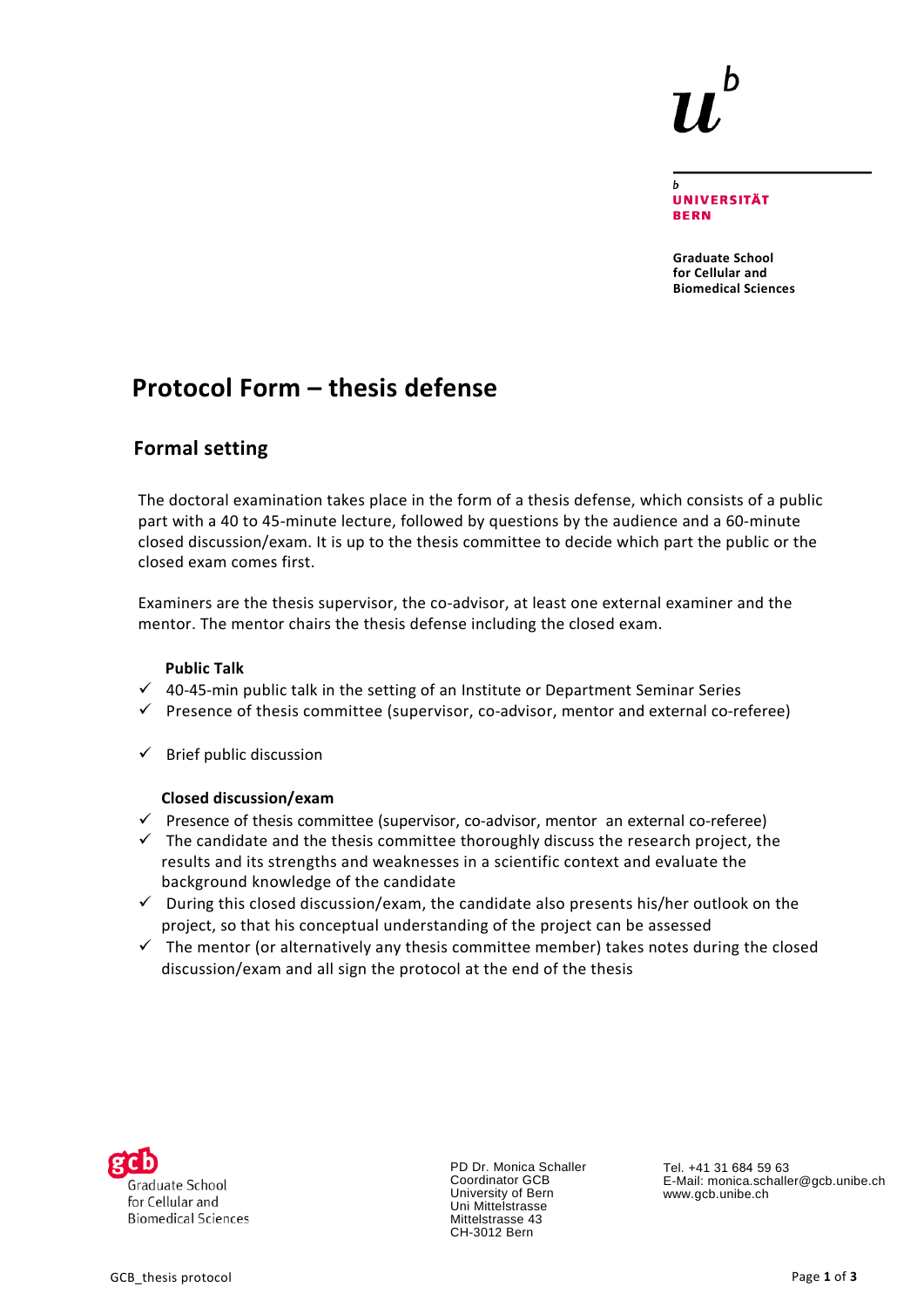## **Protocol form thesis defense**

**Name:**

**Supervisor:**

**Place, date**

**Questions and notes**



<sub>b</sub><br>Universität<br>Bern